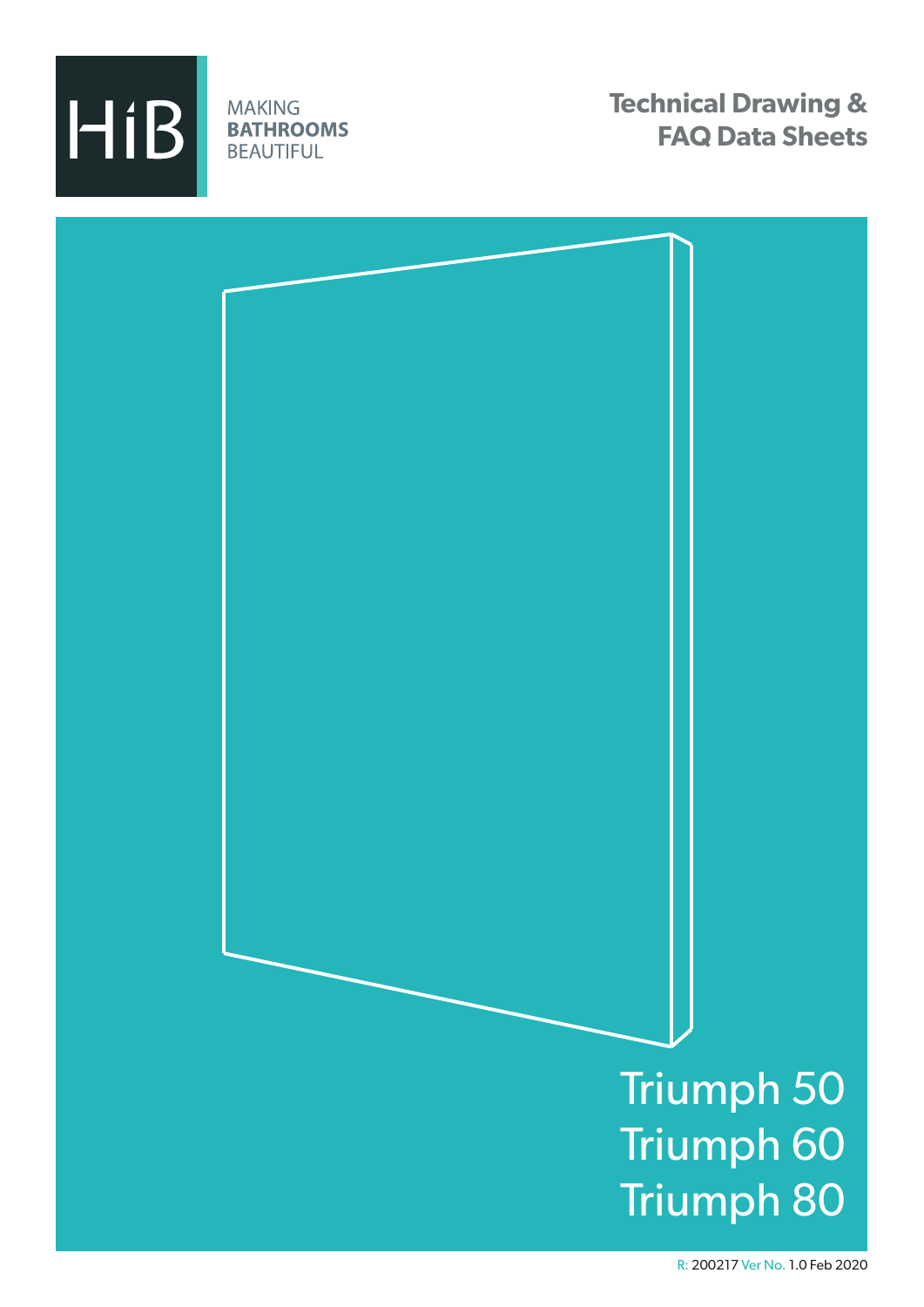**HiB recommend you receive the product before commencing with installation as all sizes and measurements are approximate. HiB try and ensure all measurements are as accurate as possible.**

**In the interest of continuous product development, HiB reserves the right to alter specification as necessary. E & OE.**

## Triumph 50



Triumph 60



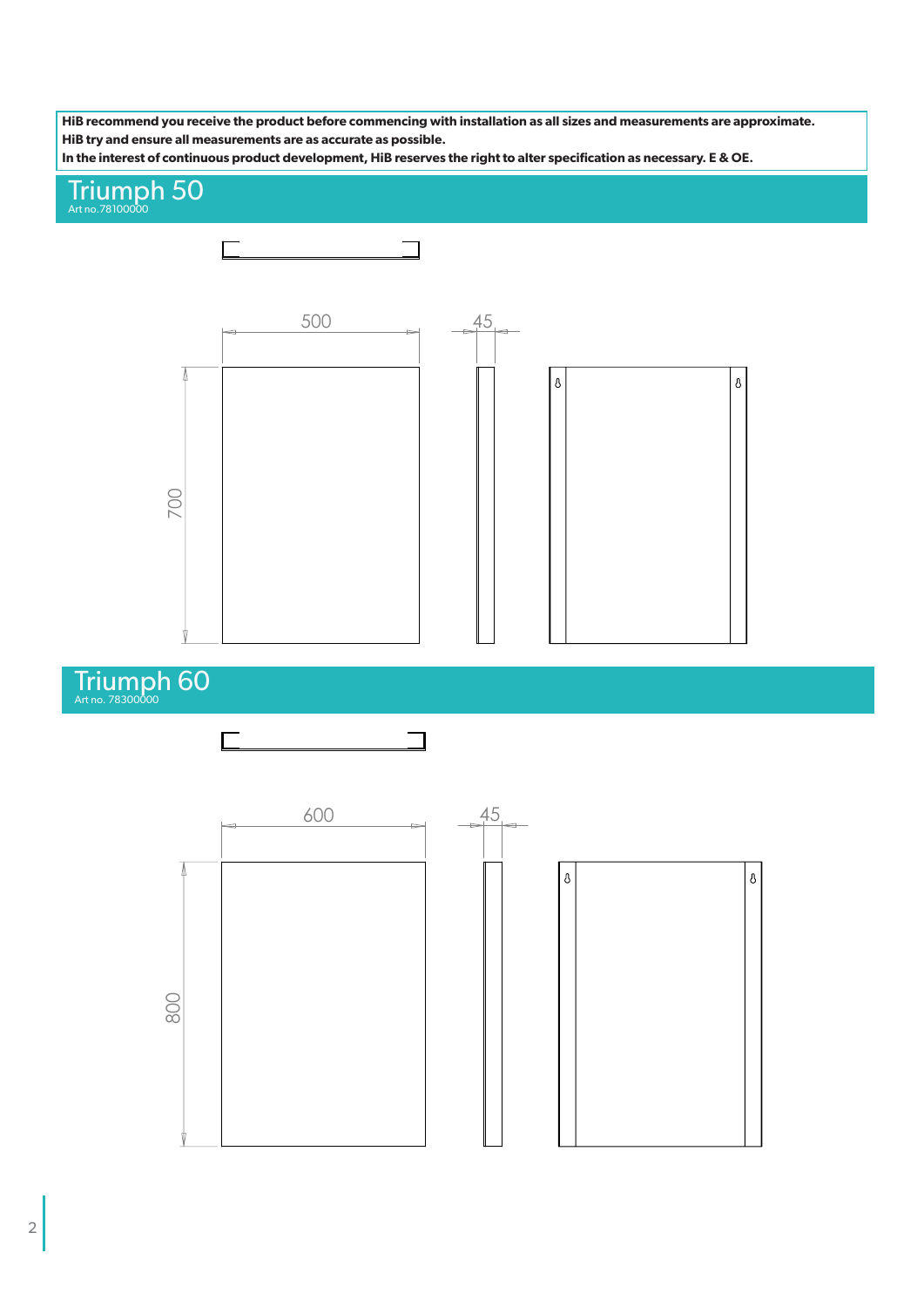**HiB recommend you receive the product before commencing with installation as all sizes and measurements are approximate. HiB try and ensure all measurements are as accurate as possible.**

**In the interest of continuous product development, HiB reserves the right to alter specification as necessary. E & OE.**

## Triumph 80